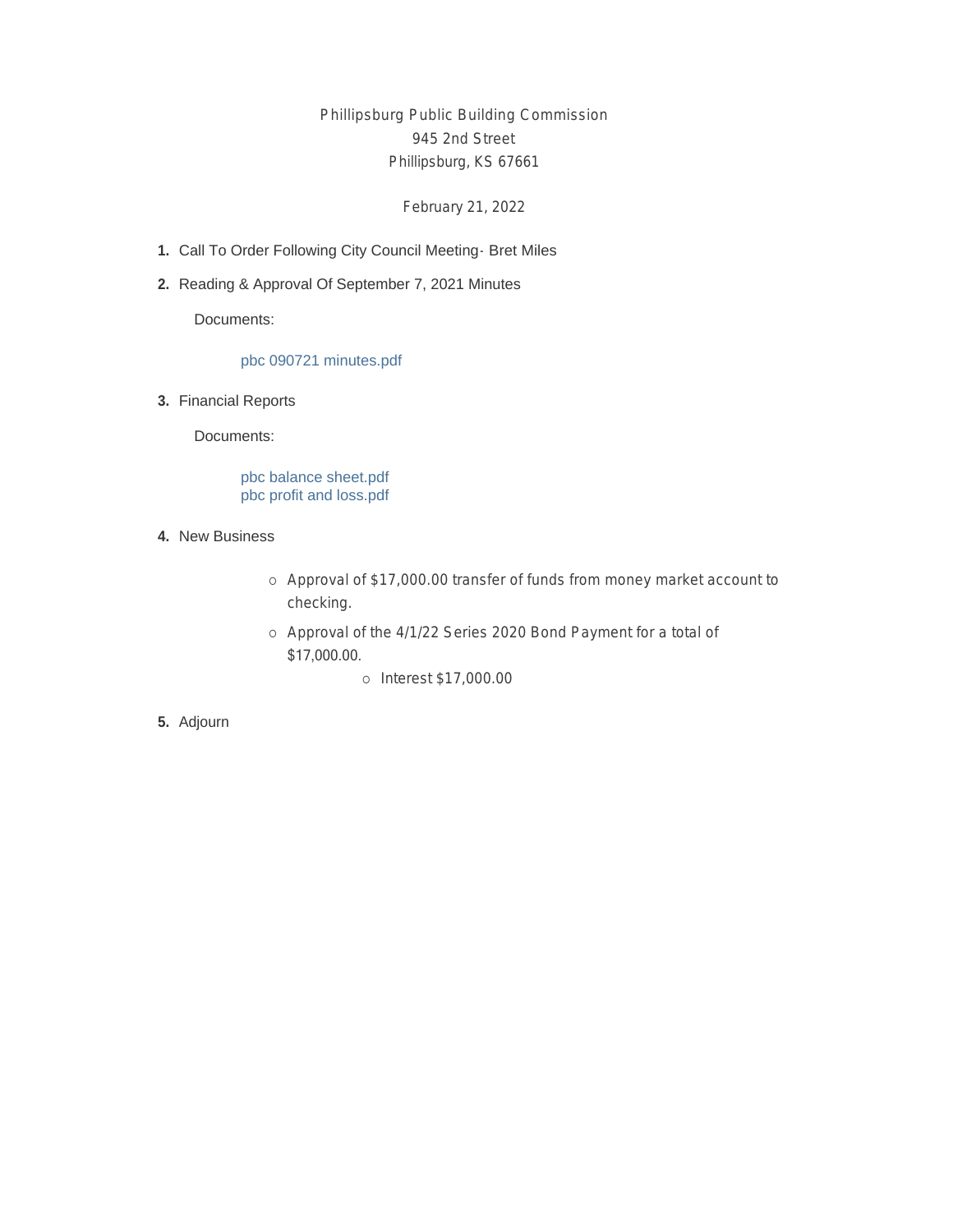### **PHILLIPSBURG PUBLIC BUILDING COMMISSION MEETING September 7, 2021**

The Phillipsburg Public Building Commission met in regular session on September 7, 2021 following the Phillipsburg City Council meeting at 7:39 p.m., at the Huck Boyd Community Center, 860 Park Street.

CALL TO ORDER President Bret Miles called the meeting to order.

ATTENDANCE PRESENT: Board members Mike James, Tracy Sanson; Terry McConnell; Bret Miles.

ABSENT: Vickie Gibbs; Pete Rogers.

ALSO PRESENT: S. Scott Sage, City Attorney; Rachel Martin, My Phillips County Online; Kirby Ross, Phillips County Review; Shawn Ellenberger; Tim Driggs, Director of Public Works; Tiffini Gross, City Clerk.

### MINUTES Moved by James, seconded by Sanson, to approve the March 1, 2021 meeting APPROVED minutes as written. Voting Aye: ALL. Opposed: NONE.

TRANSFER Moved by James, seconded by Wells to approve the transfer of \$193,750.00 from the APPROVED money market account to the checking account. Voting Aye: ALL. Opposed: NONE.

#### BOND PAYMENT Moved by James, seconded by McConnell to approve the bond payment in the amount APPROVED of \$193,750.00 for the Series 2020 Bond. Voting Aye: ALL. Opposed: NONE.

#### ADJOURN Moved by Sanson, seconded by McConnell, to adjourn time – 7:41 p.m.

Vickie Gibbs, Secretary

\_\_\_\_\_\_\_\_\_\_\_\_\_\_\_\_\_\_\_\_\_\_\_\_\_\_\_\_\_\_\_\_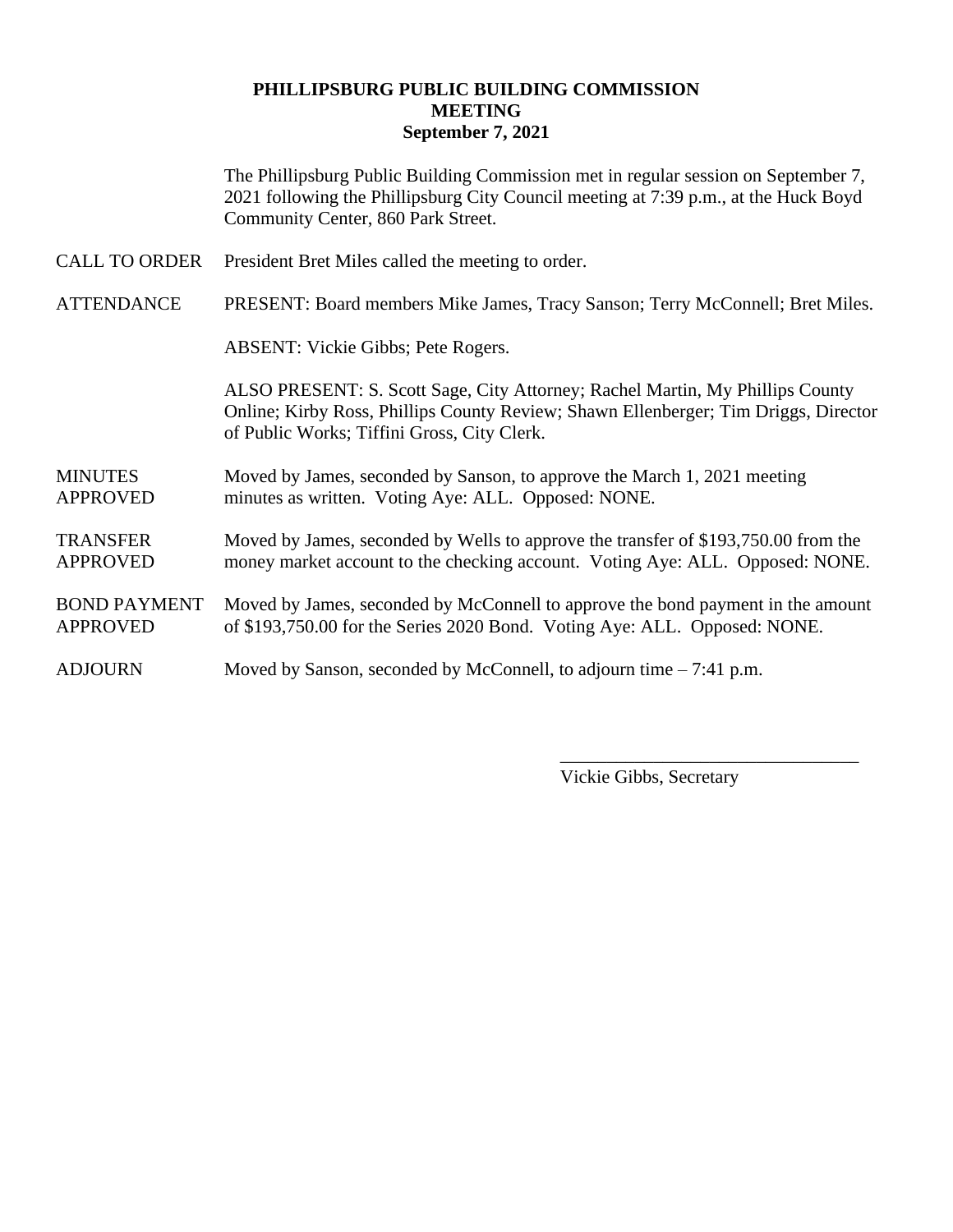# City of Phillipsburg Kansas Public Building Commission Balance Sheet

As of **January 31,** 2022

|                                                  | Feb 21, 22  |  |
|--------------------------------------------------|-------------|--|
| <b>ASSETS</b>                                    |             |  |
| <b>Current Assets</b>                            |             |  |
| <b>Checking/Savings</b>                          |             |  |
| CD #47413                                        | 146, 131.32 |  |
| Checking 2243                                    | 1,000.00    |  |
| <b>Money Market 0618</b>                         | 95,951.13   |  |
| <b>Total Checking/Savings</b>                    | 243,082.45  |  |
| <b>Total Current Assets</b>                      | 243,082.45  |  |
| <b>TOTAL ASSETS</b>                              | 243,082.45  |  |
| <b>LIABILITIES &amp; EQUITY</b><br><b>Equity</b> |             |  |
| <b>Retained Earnings</b>                         | 224,826.49  |  |
| <b>Net Income</b>                                | 18,255.96   |  |
| <b>Total Equity</b>                              | 243,082.45  |  |
| <b>TOTAL LIABILITIES &amp; EQUITY</b>            | 243,082.45  |  |